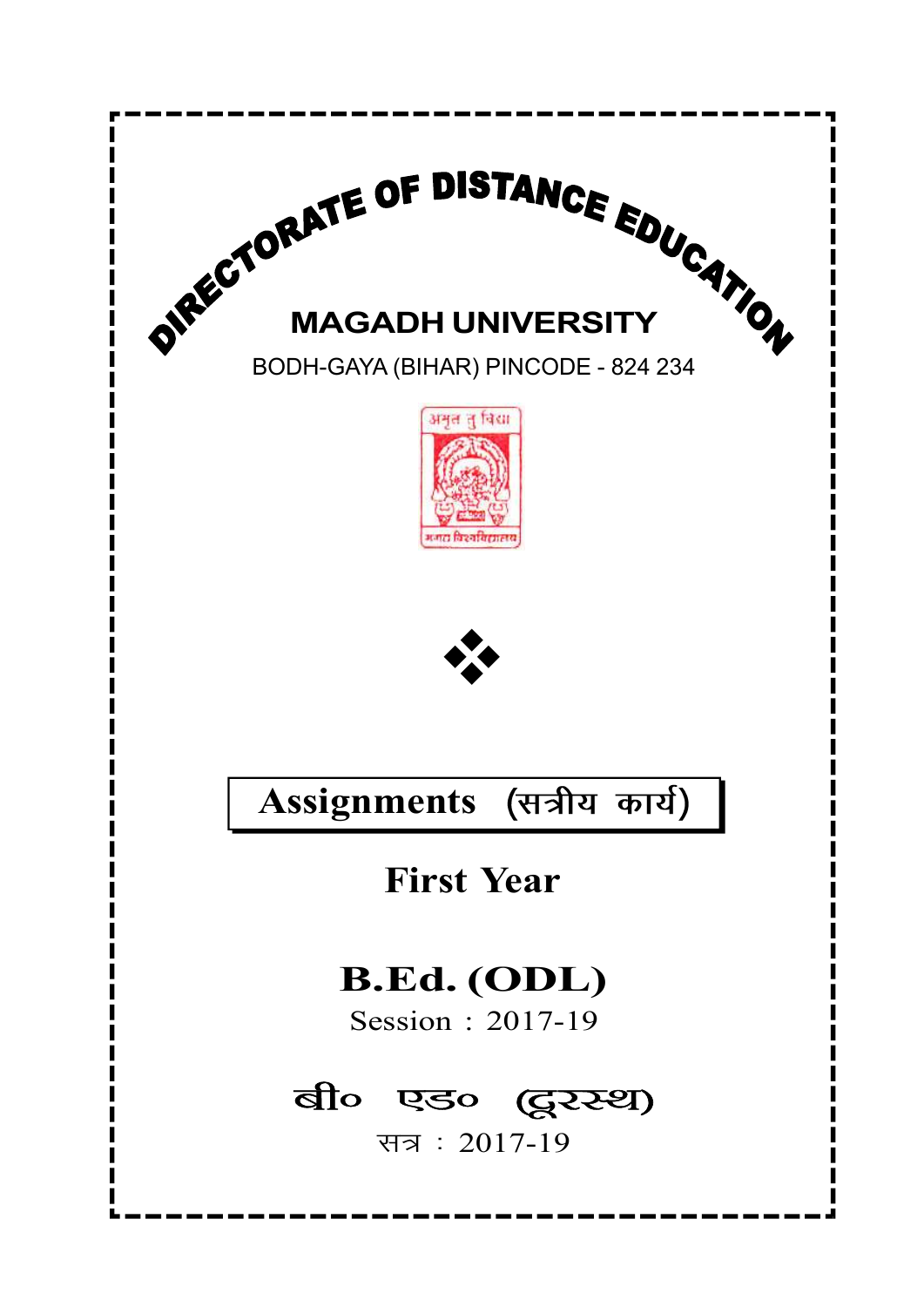#### PAPER - I

## CHILDHOOD AND GROWING UP बाल्यावस्था एवं विकास

Answer any two questions. किन्हीं दो प्रश्नों के उत्तर दें।

1. Describe various aspects of development of childhood. Explain the influence of family & neighbours on childhood

बाल्यावस्था के विकास के विविध आयामों की व्याख्या कीजिए। बाल्यावस्था पर परिवार  $\frac{1}{2}$  तथा पास-पड़ोस के वातावरण का क्या प्रभाव पड़ता है ?

2. What are the chief problems of Indian adolescents? Discuss about the role of teacher, family & community.

भारतीय किशोरों की मुख्य समस्याएँ क्या है ? इसमें शिक्षक, परिवार और समुदाय की भूमिका की चर्चा करें।

3. What do you understand about individual difference? Discuss the various reasons of individual difference.

वैयक्तिक विभिन्नता से आप क्या समझते हैं ? वैयक्ति विभिन्नता के विभिन्न कारणों की चर्चा करें।

#### PAPER - II

## Contemporary India and Education समकालीन भारत और शिक्षा

Answer any two questions. किन्हीं दो प्रश्नों के उत्तर दें।

- 1. What are issues and concerns in universalization of secondary education ? माध्यमिक शिक्षा के सार्वभौमीकरण से संबंधित मुद्दे और सरोकार क्या हैं ?
- 2. Discuss about the constitutional values related to aims of education. शिक्षा के लक्ष्यों से संबंधित संवैधानिक मूल्यों की विवेचना करें।
- 3. Discuss about the recommendations of secondary education commission (1952-53) माध्यमिक शिक्षा आयोग की सिफारिशों की विवेचना करें।

————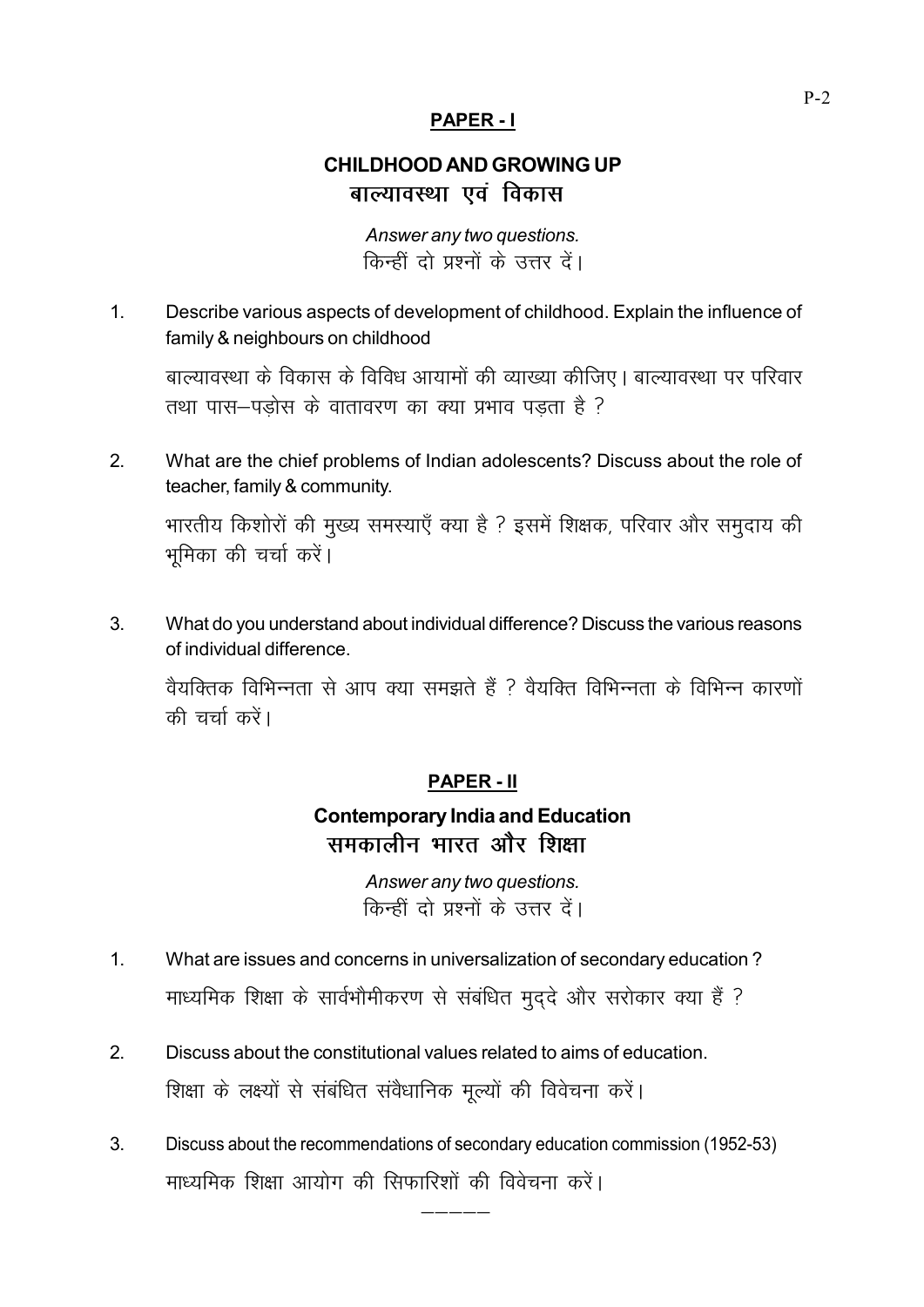#### PAPER - III

## LEARNING AND TEACHING अधिगम एवं शिक्षण

Answer any two questions. किन्हीं दो प्रश्नों के उत्तर दें।

- 1. What do you mean by learning ? Explain nature and characteristics of learning. अधिगम से आप क्या समझते हैं ? अधिगम की प्रकृति, विशेषताओं का विस्तृत वर्णन कीजिए।
- 2. Explain the classical conditioning theory of Pavlov. पावलोव का अनुकूलित अनुक्रिया के सिद्धांत का विस्तृत वर्णन कीजिए।
- 3. What is motivation ? Explain theories of motivation. अभिप्रेरणा क्या है, अभिप्रेरणा के सिद्धान्तों की व्याख्या करें।

# PAPER - IV LANGUAGE ACROSS THE CURRICULUM पाठ्यक्रम में भाषा

————

Answer any two questions. किन्हीं दो प्रश्नों के उत्तर दें।

- 1. Explain the meaning of language by giving definition of it. Write the importance of language in different context. परिभाषा देते हुए भाषा के अर्थ को समझाएं और विभिन्न संदर्भो में भाषा के महत्त्व की विवेचना कीत्तियें।
- 2. What do you mean by multiligualism ? Explain the characteristics of multi lingualism. बहुभाषिकता से आप क्या समझते हैं ? परिभाषा दीजिए। बहुभाषिकता की विशेषताओं की व्याख्या करें।

————

3. Explain the contribution of co-curricular activities in language education. भाषा शिक्षा में सहगामी क्रियाओं के योगदान की व्याख्या करें।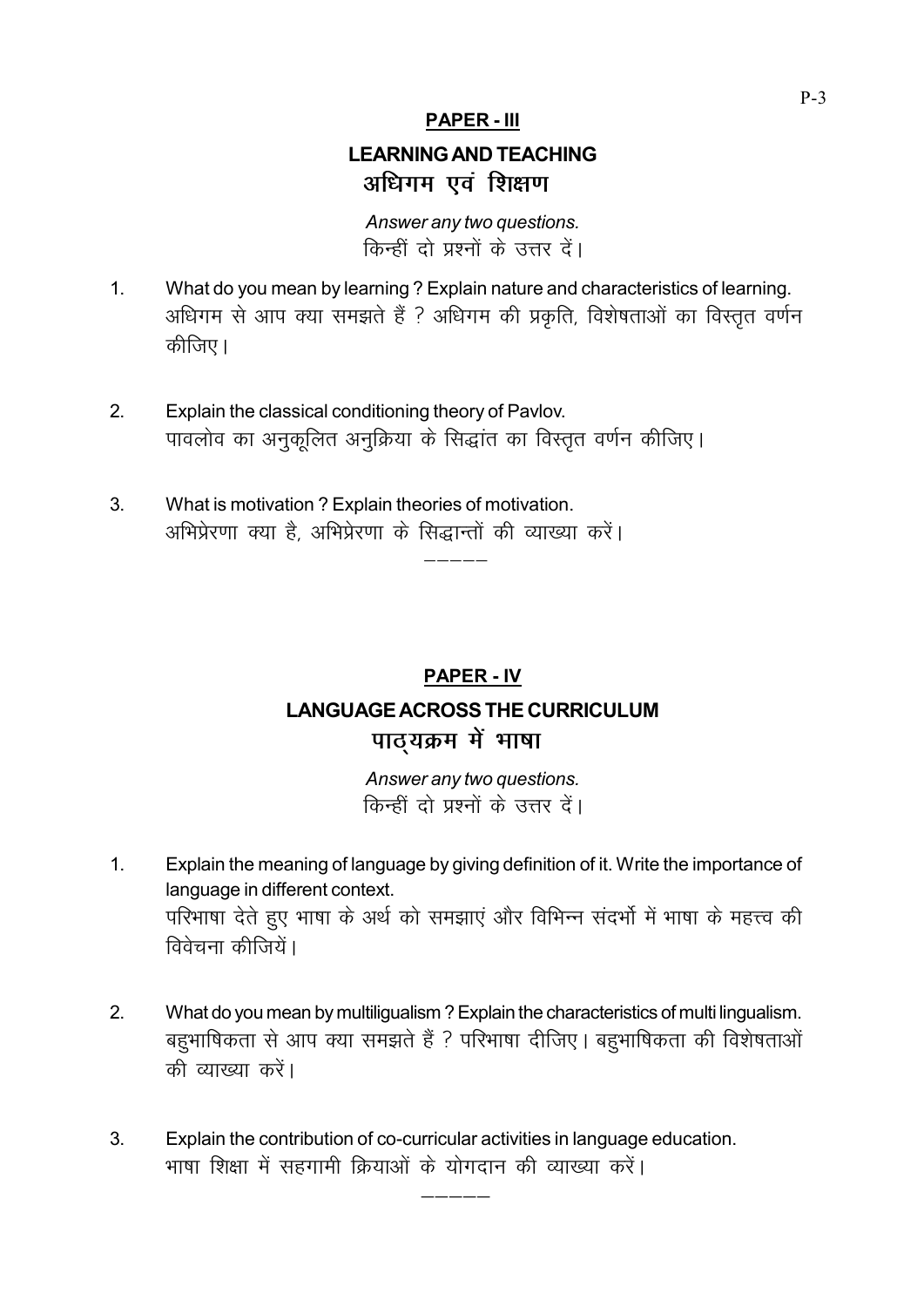#### **PAPER - V**

### UNDERSTANDING DISCIPLINES AND SUBJECTS

Answer any two questions. किन्हीं दो प्रश्नों के उत्तर दें।

- $\overline{1}$ Analyze the change occurred in disciplinary areas of social science & natural science. सामाजिक विज्ञान एवं प्राकृतिक विज्ञान के शैक्षणिक क्षेत्रों में हुए परिवर्तन का विश्लेषण कीजिए।
- Explain the role of disciplinary knowledge in overall scheme of school curriculum  $2<sub>1</sub>$ in reference to Educational Philosophy of Jon Dewy. जॉन डेवी के शिक्षा दर्शन के आलोक में विद्यालयी पाठयक्रम की सम्पूर्ण योजना में शैक्षणिक ज्ञान की भूमिका की व्याख्या करें।
- Discuss the various theories of content selection.  $3<sub>l</sub>$ पाठ्य-सामग्री चयन के विभिन्न सिद्धांतों की चर्चा करें।

# **PAPER - VI GENDER, SCHOOL AND SOCIETY** लिंग. विद्यालय और समाज

Answer any two questions. किन्हीं दो प्रश्नों के उत्तर दें।

- $\overline{1}$ Describe the gender role in family & society. घर और समाज में लिंग की भूमिका का वर्णन करें।
- $2<sub>1</sub>$ Describe the role of school, teacher, peer group and curriculum in challenging gender inequality.

लिंग असमानता को चुनौती देने में विद्यालय, शिक्षक, मित्र और पाठ्यक्रम की क्या भूमिका है ?

 $3<sub>1</sub>$ Describe constitutional provisions for gender equality. लैंगिक समानता हेतू संवैधानिक प्रावधानों का वर्णन करें।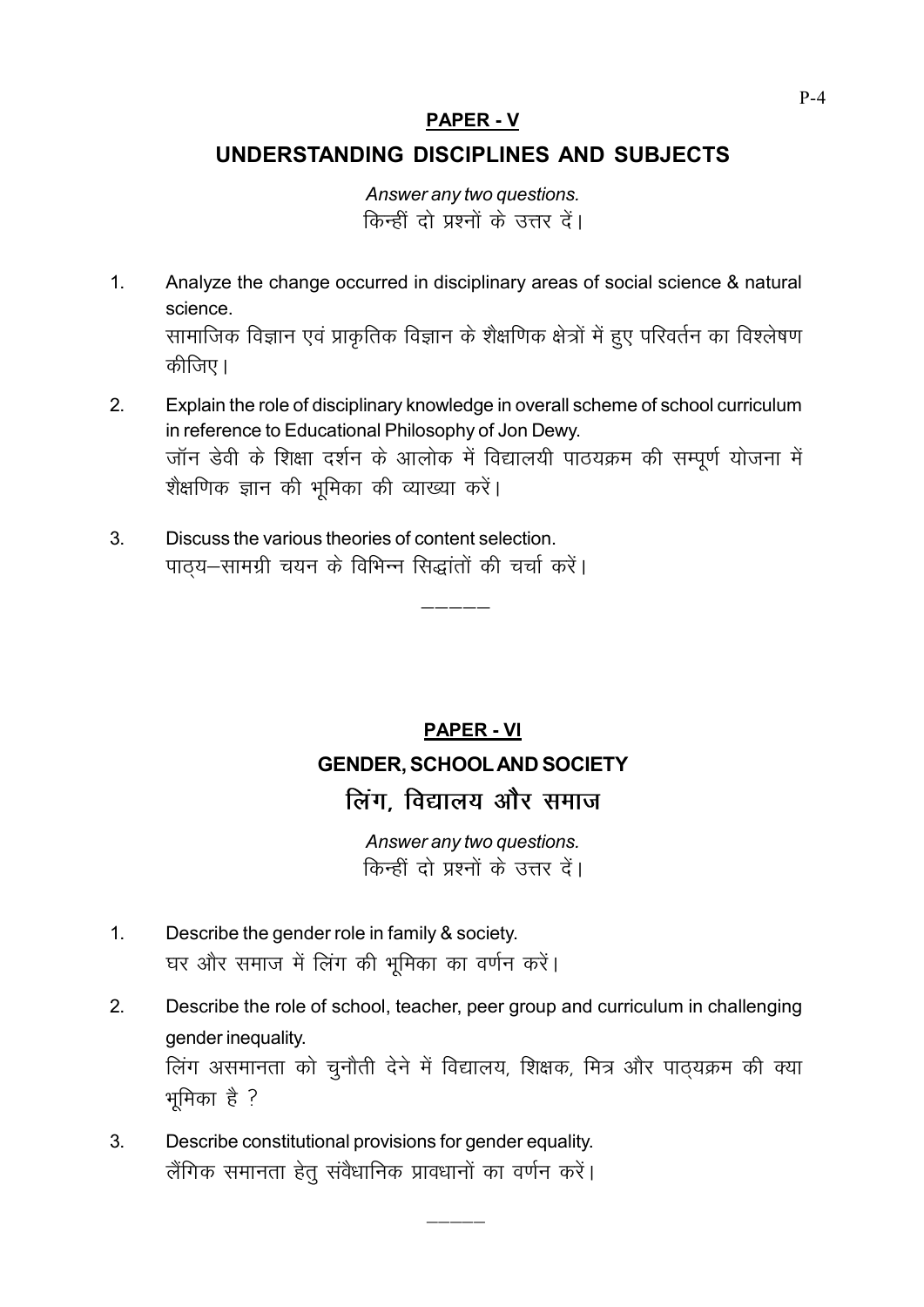## PAPER - VII (A)

# PEDAGOGY OF A SCHOOL SUBJECT PART - I Teaching of SOCIAL SCIENCE

## SOCIAL SCIENCE - 1 (HISTORY & CIVICS)

Answer any two questions. किन्हीं दो प्रश्नों के उत्तर दें।

- 1. Discuss aims & objectives of History/Civics teaching. इतिहास / नागरिकशास्त्र शिक्षण के लक्ष्य और उद्देश्यों की चर्चा कीजिए।
- 2. Describe the principles and maxims of History/Civics teaching. इतिहास/नागरिकशास्त्र शिक्षण के सिद्धांतों और सूत्रों की व्याख्या कीजिए।
- 3. Describe any two teaching skills of History/Civics teaching. इतिहास / नागरिकशास्त्र शिक्षण के किन्हीं दो शिक्षण कौशलों का वर्णन कीजिए।

 $------$ 

## SOCIAL SCIENCE - 2 (GEOGRAPHY & ECONOMICS)

Answer any two questions. किन्हीं दो प्रश्नों के उत्तर दें।

- 1. Describe social science curriculum & their principles. सामाजिक विज्ञान पाठयक्रम और उसके सिद्धांतों की व्याख्या कीजिए।
- 2. Discuss any two teaching methods of Geography / Economics teaching. भूगोल / अर्थशास्त्र शिक्षण के किन्हीं दो शिक्षण विधियों की चर्चा कीजिए।
- 3. Describe the steps of action research. क्रियात्मक अनुसंधान के सोपानों का वर्णन कीजिए।

### Teaching of HOME SCIENCE

 $------$ 

Answer any two questions. किन्हीं दो प्रश्नों के उत्तर दें।

- 1. Explain teaching skills & techniques of Home Science Teaching. गृह विज्ञान हेतू प्रयुक्त शिक्षण कौशलों और तकनीकों की व्याख्या करें।
- 2. Describe different type of teaching aids used in Home science Teaching. गृह विज्ञान शिक्षण में प्रयुक्त सहायक सामग्री के विभिन्न प्रकारों का वर्णन करें।

————

3. Discuss fundamental principles of Home Science curriculum. गृह विज्ञान पाठ्यक्रम के मूलभूत सिद्धांतों की चर्चा करें।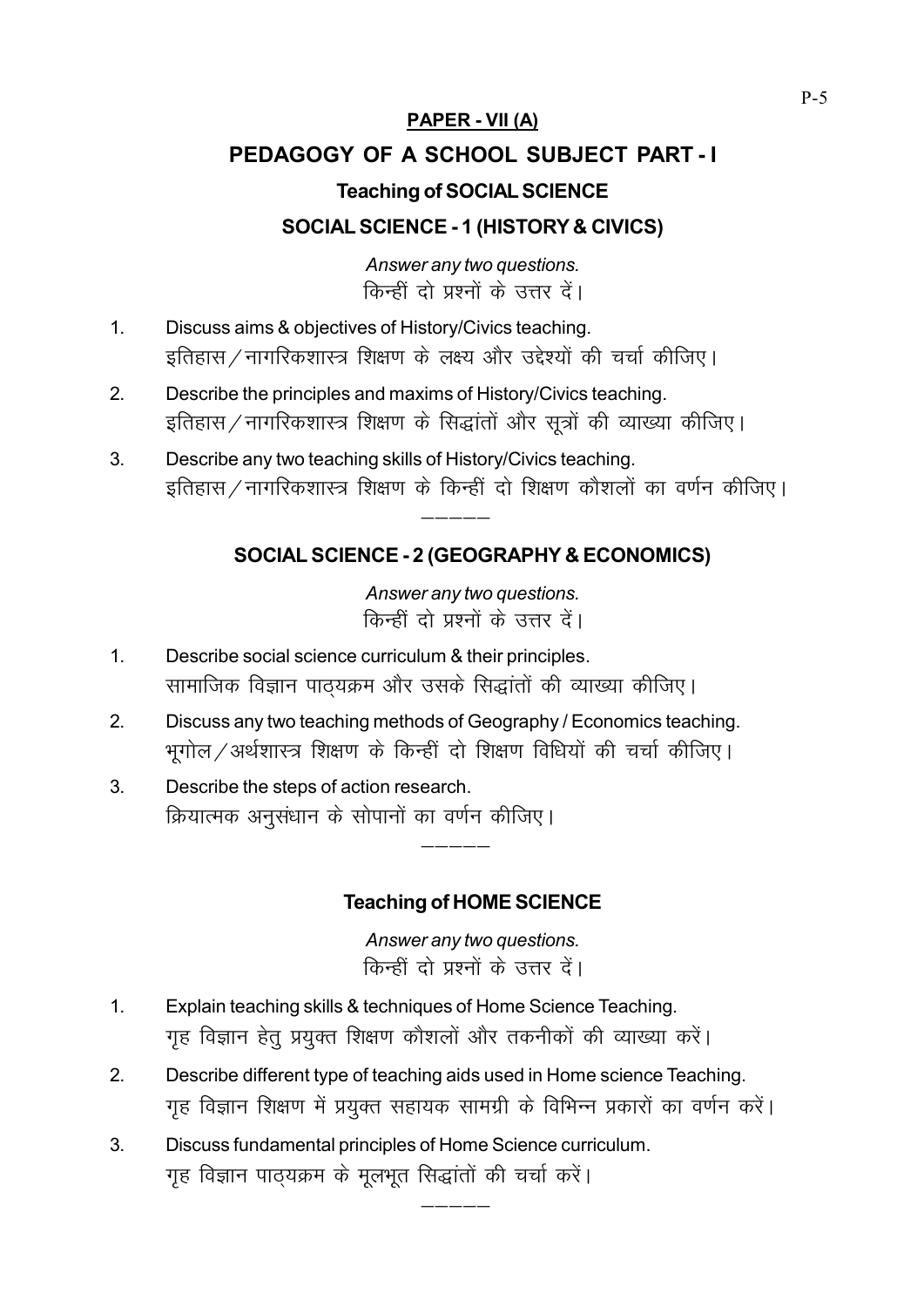#### Teaching of COMMERCE

Answer any two questions. किन्हीं दो प्रश्नों के उत्तर दें।

- 1. Explain aims & objectives of commerce teaching at higher secondary level. उच्च माध्यमिक स्तर पर वाणिज्य शिक्षण के लक्ष्य और उद्देश्यों की व्याख्या करें।
- 2. Describe any two teaching method of commerce teaching. वाणिज्य शिक्षण के किन्हीं दो शिक्षण विधियों का वर्णन करें।
- 3. Discuss meaning & importance of evaluation. मुल्यांकन के अर्थ और महत्व की चर्चा करें।

#### Teaching of SCIENCE BIOLOGICAL SCIENCE

 $------$ 

Answer any two questions. किन्हीं दो प्रश्नों के उत्तर दें।

- 1. What should be the aim of Biological Science teachig at school level ? विद्यालय स्तर पर जीव–विज्ञान शिक्षण के क्या उद्देश्य होने चाहिए ?
- 2. What are the different methods of Biological Science teaching ? Explain its merits and demerits. जीव-विज्ञान शिक्षण की विभिन्न विधियाँ कौन-सी है ? प्रत्येक का गूण-दोष सहित विवेचना किजिए।

 $------$ 

3. Make a lesson plan of Biological Science teaching for Class VIII level. कक्षा-VIII में जीव-विज्ञान शिक्षण की हेतु पाठ-योजना का निर्माण करें।

### PHYSICAL SCIENCE

Answer any two questions. किन्हीं दो प्रश्नों के उत्तर दें।

- 1. What is teaching aids ? Discuss its role in teaching. शिक्षण सहायक सामग्री से क्या तात्पर्य है ? शिक्षण में इसकी भूमिका की चर्चा करें।
- 2. Describe the recomandations of National Curriculum Framework (NCF 2005) for science curriculum. राष्ट्रीय पाठयचर्चा रूपरेखा 2005 (NCF 2005) के द्वारा विज्ञान पाठयक्रम हेतु की गयी संस्तुतियों का वर्णन करें।
- 3. What do you mean by teaching method ? Describe any two method of science teaching. शिक्षण विधि से क्या समझते हैं ? विज्ञान शिक्षण के किन्हीं दो प्रमुख विधियों का वर्णन करें ।

————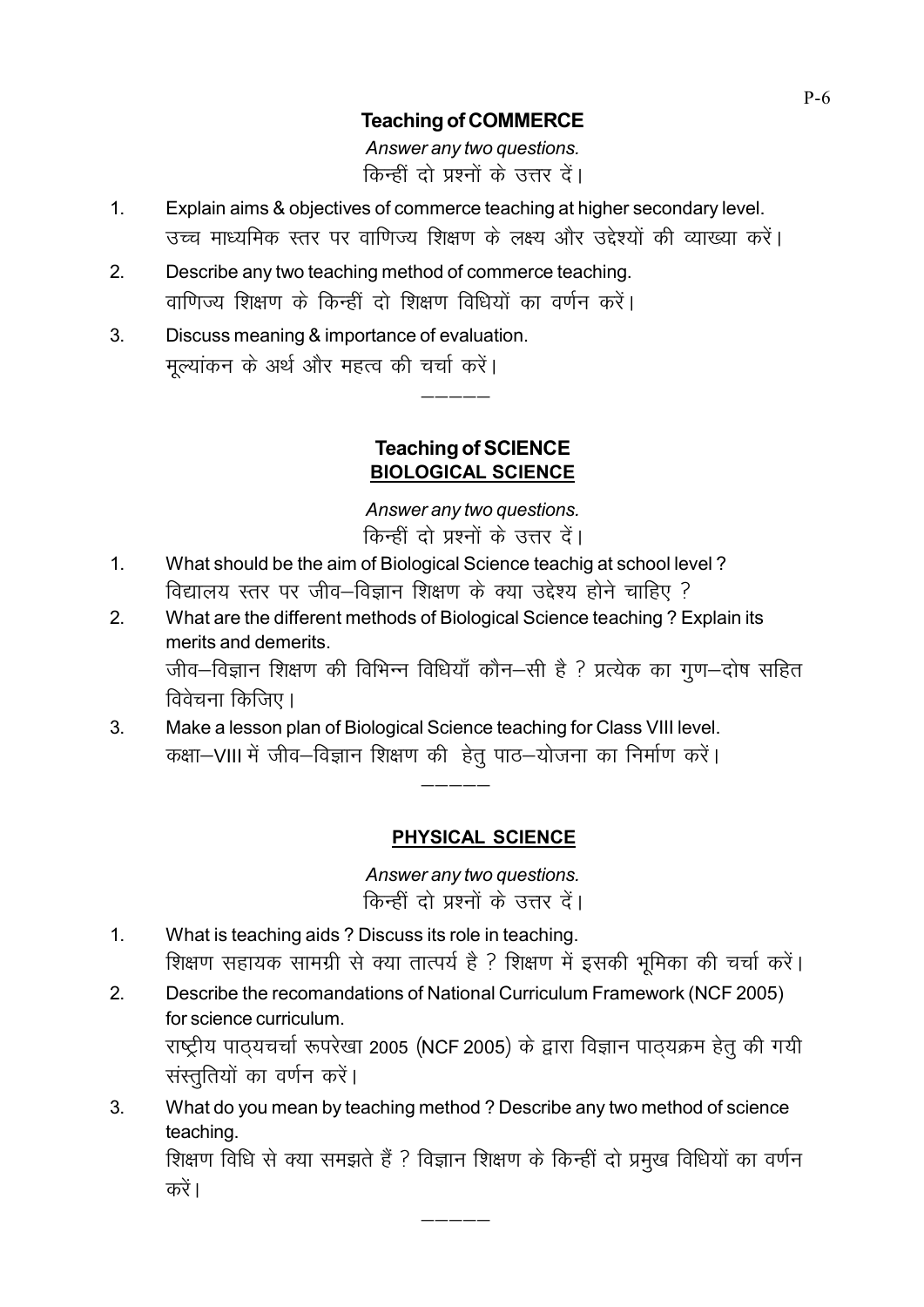# **Teaching of MATHEMATICS**

Answer any two questions. किन्हीं दो प्रश्नों के उत्तर दें।

- Explain briefly about the meaning, aim, nature and scope of Mathematics teaching.  $\mathbf{1}$ गणित शिक्षण के अर्थ, उद्देश्य, प्रकृति वं क्षेत्र का संक्षिप्त वर्णन करें।
- What are the method of mathematics teaching? Explain any two method.  $2.$ गणित शिक्षण की कौन–कौन–सी विधियाँ है, किन्हीं देा विधि का वर्णन करें।
- Explain role, merit and duties of mathematics teacher.  $3.$ गणित शिक्षक के गुण, कर्त्तव्य व भूमिका का वर्णन करें।

# **Teaching of ENGLISH**

#### Answer any two questions.

- $1.$ What are the objectives of teaching English at the secondary level?
- $2.$ Describe the importance of Audio Visual Aids in teaching English.
- $3.$ What are the methods of teaching English? Describe in detail.

# **Teaching of HINDI**

किन्हीं दो प्रश्नों के उत्तर दें।

- हिन्दी व्याकरण शिक्षण में कौन-कौन-सी विधियाँ प्रयुक्त की जाती है, किसी एक  $1<sub>1</sub>$ विधि का उल्लेख करें।
- कक्षा 10वीं के हिन्दी कविता हेतू एक आदर्श पाठ-योजना तैयार करें।  $2.$
- हिन्दी शिक्षण के सामान्य सिद्धान्तों की विवेचना करें।  $\mathcal{S}$

# **Teaching of URDU**

किन्हीं दो प्रश्नों के उत्तर दें।

- माध्यमिक स्तर पर उर्दू शिक्षण के क्या उद्देश्य हैं ? वर्णन करें।  $\mathbf{1}$ .
- आदर्श उर्दू शिक्षक की विशेषताओं का उल्लेख करें।  $\overline{2}$ .
- उर्दू व्याकरण शिक्षण की विधियों का उल्लेख करें।  $\mathcal{S}$

## **Teaching of SANSKRIT**

किन्हीं दो प्रश्नों के उत्तर दें।

- संस्कृत भाषा की प्रकृति की विवेचना करें।  $1.$
- माध्यमिक स्तर पर संस्कृत शिक्षण के क्या उद्देश्य हैं ? वर्णन करें।  $\mathcal{P}$
- आगमन एवं निगमन शिक्षण विधि से क्या समझते हैं ? संस्कृत भाषा शिक्षण में इसके  $3<sub>l</sub>$ प्रयोग को उदाहरण देकर स्पष्ट करें।